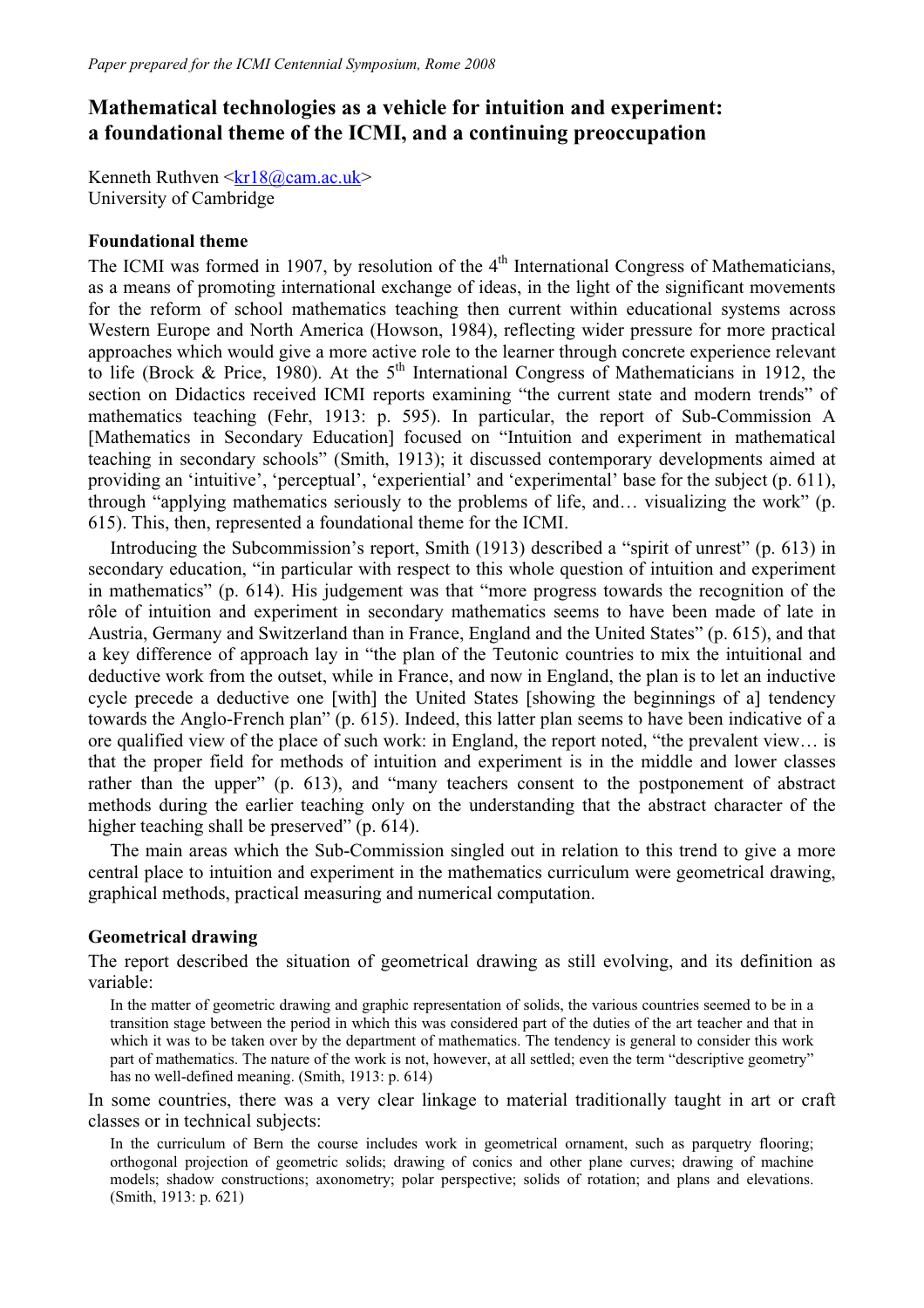In a paper presented at the previous Congress, Godfrey had portrayed this (re)appropriation of 'geometrical drawing' to the mathematics curriculum in broader educational terms:

Under the old system the instruction in geometrical drawing had been divorced from theoretical geometry, to the detriment of both studies. It was frequently taught as a branch of the fine arts rather than as mathematics. One result of this has been an exaggerated respect for artistic finish and "inking in"; but the worse feature is that "geometrical drawing" came to be identified with a vast collection of special and unrelated rules; the educational value of the subject had sunk to zero" (Godfrey, 1909: pp. 455)

Equally, however, Godfrey linked the new place of geometrical drawing in the mathematics curriculum to the idea that more formal treatment of geometric properties needed to rest on an experiential base:

The reforming party held that a more vivid realization of the shapes and properties of geometric figures was necessary before these properties could profitably be made the subject of strict logical treatment. (Godfrey, 1909: pp. 453-4)

In particular, this 'more vivid realization' depended on students developing a better grasp of the operation of geometrical instruments and their mathematical functionality through direct use of them:

To experiment in geometry, a child must learn to measure and draw with sufficient accuracy… For another reason, too, these instruments must be provided. Problems of construction are unmeaning unless it is specified what instruments are allowed… Problems of construction, then, cannot be undertaken intelligently unless the learner understands these instrumental restrictions; and he is not likely to understand the restrictions unless he actually handles and uses the legitimate instruments. (Godfrey, 1909: pp. 454-5)

At the same time, Godfrey portrayed such 'bodily activity' as essential for pupils, promoting an active attitude on their part, and improving the quality of their thinking:

Geometrical instruments satisfy the child's need for bodily activity. He thinks better if he is using his fingers. Ideas are suggested to him by the activity of drawing figures. His attitude becomes active rather than passive. (Godfrey, 1909: pp. 455)

## **Graphical methods**

The widespread use of graph paper in scientific and technical work developed during the  $19<sup>th</sup>$ century. In the course of an 1833 paper, the astronomer-mathematician Herschel recommended the use of such paper in terms which make it clear that he expected it to be unfamiliar to his readers, since he described both its design and manner of use with care. As interest in this new technology grew amongst scientists and engineers, many manufacturers entered the market. Over the second half of the nineteenth century its price fell by two orders of magnitude and its uptake and use increased enormously (Brock & Price, 1980). By the early twentieth century, the use of squared and graph paper had spread to education, as the Subcommission reported:

Graphic methods of one form or another are now found in the courses in mathematics… in all countries, having gradually made their way from engineering, through thermodynamics and general physics, to pure mathematics. (Smith, 1913: p. 622)

The report indicated that such uptake, while only recent, was widespread; indeed the report suggested that so enthusiastic was adoption of this new technology that it was in danger of overuse:

Of the value of squared millimetre paper there is no question anywhere, but it seems equally true that its use has been abused by the over-extensive treatment of equations and by its application to proving the obvious. (Smith, 1913: p. )

Thus, although linked particularly to the treatment of equations and functions, the use of graphical methods extended to many other topics:

In England about 90% of the schools state that the graphical study of statistics is given… The graphical representation of functions is taught in all… secondary schools. The work is concerned with the plotting of equations and with the approximation of the roots… The use of vectors is found in a large majority of the schools, in connection with mechanics (velocities, acceleration, forces), this latter subject being part of the mathematical course in England… Graphical statics is taught generally. Areas are estimated by squared paper in most schools, but the planimeter is rarely used. (Smith, 1913: p. 622)

Again, in his contribution to the earlier Congress, Godfrey had illuminated a pedagogical motivation for the adoption of such methods, in terms of giving greater emphasis to mathematical rationales as well as rules, and of recruiting the interest of students: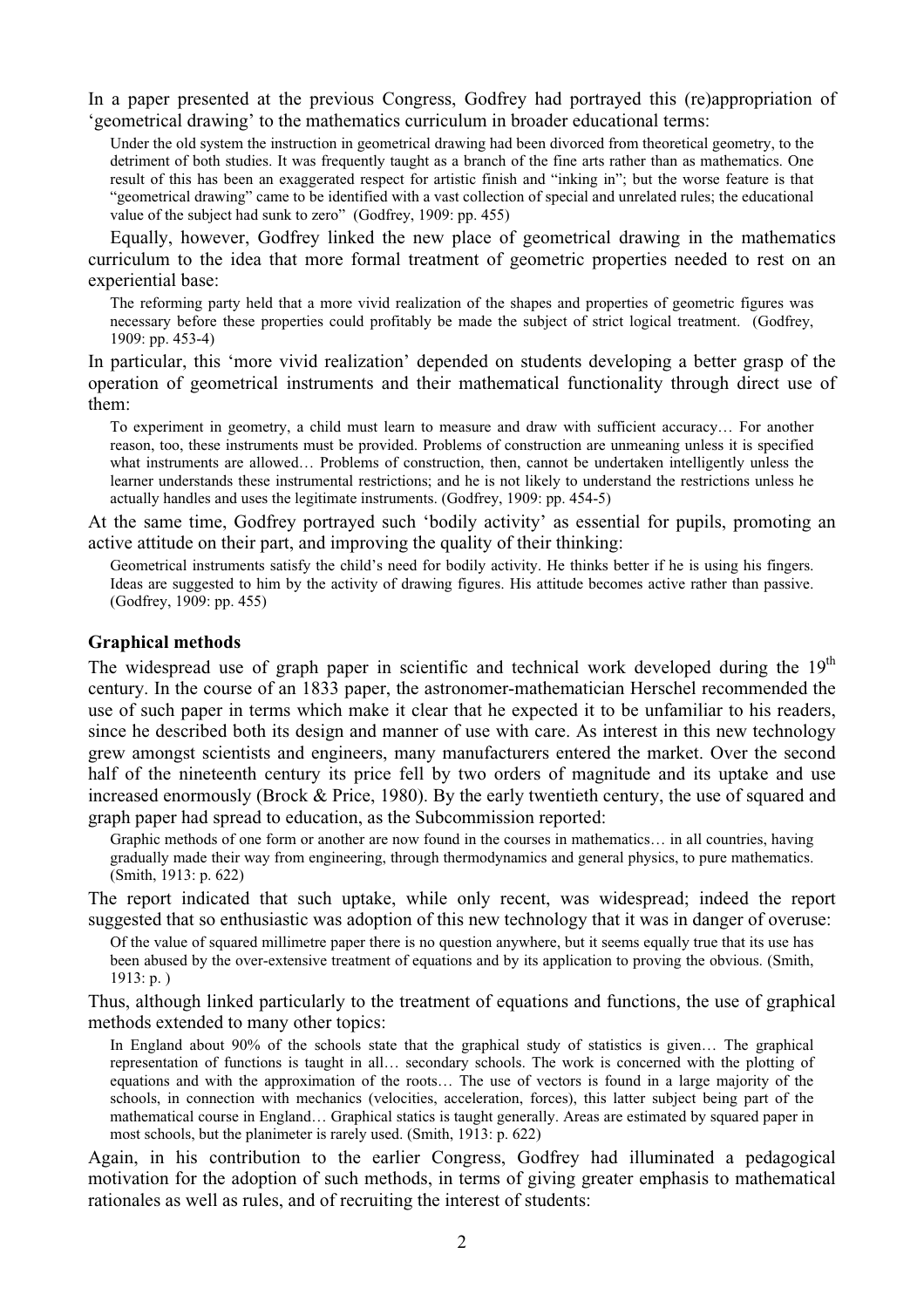Many teachers and examiners held that the teaching had laid too great stress on manipulative skill, at the expense of intelligent study of the why and wherefore… There was a kind of rebellion against this practice, and teachers sought to lighten the "toil" by introducing graphs, logarithms tables and other interesting matters at a comparatively early stage. All this had a decidedly stimulating effect. It is a revelation to a boy to learn that a function of a variable may be associated with a curve; that he can solve equations, extract roots, etc. by graphical methods. (Godfrey, 1909: pp. 457-8)

## **Laboratory work**

The ICMI Subcommission reported widespread interest in activities such as practical surveying as means of bringing measurement and estimation to life; an example was:

In the Prussian schools the theodolite is usually found, and... along with it are seen simple instruments for angle measure, angle mirrors and prisms, measuring rods, and the like. Simple instruments are often made by the pupils, particularly instruments for the measure of angles. Much is made of out-of-door work in the classes in geometry and trigonometry, in the measuring of heights and distances [by] the pupils making use of the instruments. (Smith, 1913: p. 617)

While the report only refers in passing to laboratory work, Godfrey's account of recent trends in England, delivered at the preceding Congress, suggests that practical measurement, estimation and computation were closely linked to it:

Many schools now arrange that boys of 13-15 shall take, as part of their mathematics, a course of experimental work in the laboratory. During this course they are taught to measure and weigh (incidentally learning to realize the advantages of the decimal notation), to determine the surfaces and volumes of actual objects, to determine densities and specific gravities, to discover the simpler laws of hydrostatics, etc. (Godfrey, 1909: p. 453)

Such laboratory work formed part of a wider movement to develop more 'heuristic' approaches across mathematics and the sciences as a whole:

The development of 'practical' or 'experimental' mathematics as an approach to teaching the subject involving the use of apparatus of various kinds… and perhaps a special room –a mathematical laboratory…– has obvious parallels with the somewhat earlier emergence of practical science teaching.… The growth of both physics and chemistry teaching, as well as demanding the use of various materials and apparatus, was accompanied by the rise of a new approach to teaching, 'heurism', or the method of discovery. (Brock & Price, 1980: p. 370)

In the United States, the most prominent advocate of a 'laboratory method' was Moore, a leading mathematician of the time (Roberts, 2001). Writing in the American *School Review*, Moore's Chicago colleague, Myers elaborates an educational rationale for the mathematical laboratory, which brings out the link to the wider heuristic movement:

Fundamentally, laboratory method means work… on the pupil's part or, better still, method of getting work done *by* the pupil on his own initiative, under the impulse of his natural interests, *and largely under the guidance of his own intelligence.* (Myers, 1903: pp. 730-731),

As with Godfrey, the ideas of illuminating the mathematical rationale of problems and recruiting pupils' interest to them were prominent in Myers' argument:

An advantage that can hardly be overestimated of the laboratory procedure with mathematical classes is that pupils *sense* the difficulties to be overcome *as real* and *natural,* actually needing to be resolved and demanding a knowledge of the mathematical tool as a means of their resolution. In short, it recognizes the educational importance of letting the student know both *how* and *why* he must use the mathematical tool to get on well in any line of study. (Myers, 1903: p. 732)

Myers also appealed to the ideas of linking school mathematics both to practical needs beyond the school, and to the development of particular intellectual 'faculties':

Laboratory work with real problems, in the formulation and handling of which the pupil habituates himself to the transition from the concrete to the abstract, trains the faculties of analysis and abstraction, teaches him to make his own mathematical problems, to grow his own mathematics, and goes far toward supplementing the too isolated and too abstract teaching of secondary mathematics of today. (Myers, 1903: pp. 735-736)

His listing of "a fairly complete equipment for a mathematical laboratory" was extensive, and indicates the range of applications envisaged, including:

Set of drawing instruments, drawing board, T-square, and 30°- and 45°-triangles for each pupil... Carpenters' tapes, surveyors' tapes, and architects' scales… Three-, five-, and seven-place logarithmic tables… Logarithmic slide rules and computing machines… A surveyor's compass, a transit, and level, and leveling rods and flagpoles… A surveyor's plane table and a sextant… Weighing apparatus, as steelyards, balances, etc.; pendulums, barometers, and thermometers… Force appliances, such as cords, pulleys, etc., and the simple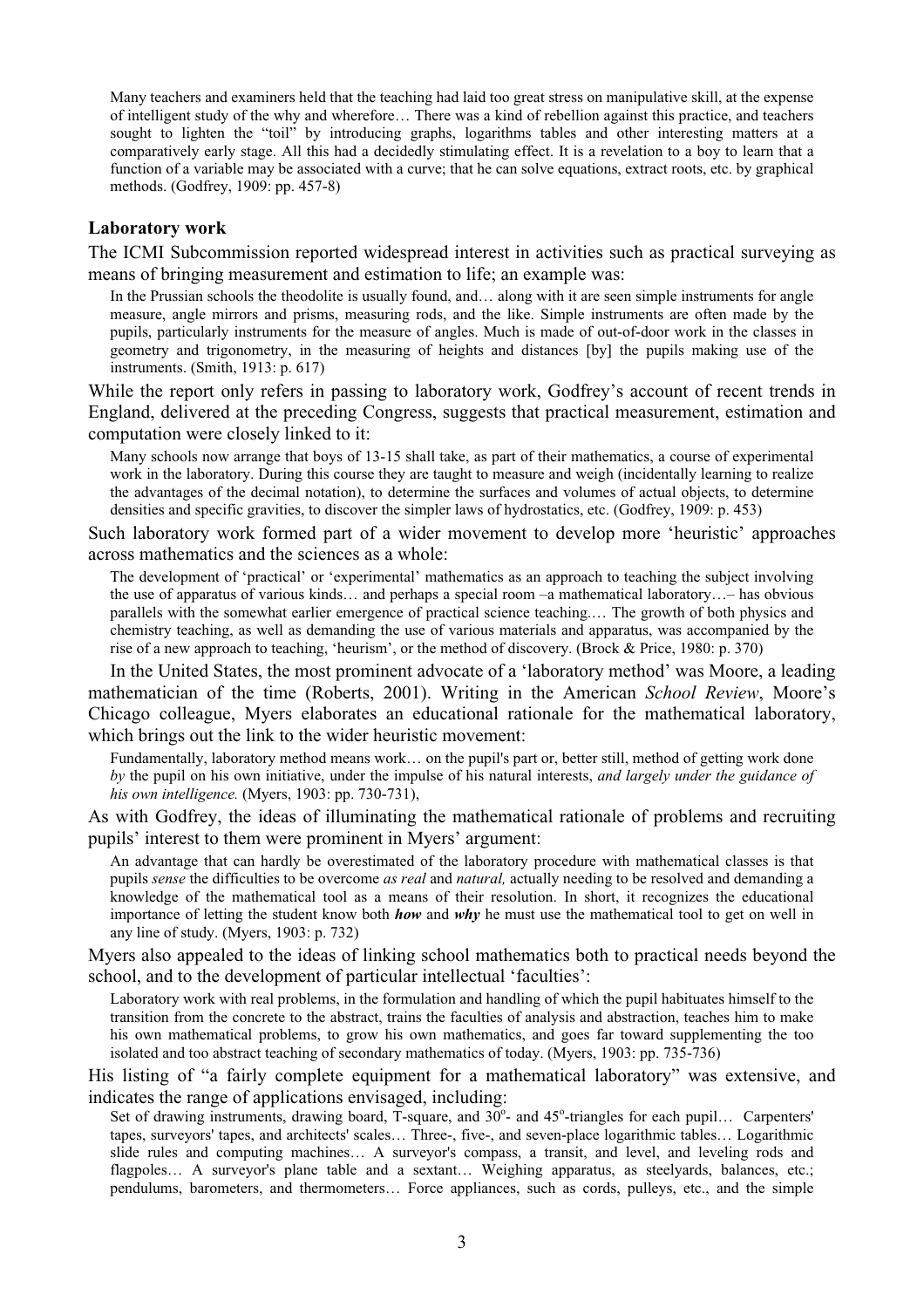machines… Spherical blackboards, both concave and convex… Three plane blackboards for projective and descriptive work in geometry… Gyroscope taps… (Myers, 1903: pp. 737-738)

#### **Differential adoption**

The adoption of such technologies was, of course, affected by considerations of financial and educational cost, as the Subcommission's report notes in relation to slide rules:

The slide rule has not yet found general acceptance in the secondary schools. The reason for this is thought to be the expense of the instrument, the cheaper ones not being accurate enough to be of value; but the question of time to acquire the necessary facility is also a serious one. In the upper classes the numerical computation is performed almost exclusively by the aid of logarithms. (Smith, 1913: p. 624)

A degree of scepticism about the future of laboratory work (perhaps not wholly innocent of some rivalry between Smith's Teachers College and Moore's University of Chicago) is evident where the report refers to "an extreme laboratory method with a minimum of mathematics" (Smith, 1913: p. 614) as part of the spectrum of innovation under investigation in the United States. However, the laboratory method clearly did pose many challenges of implementation. Writing soon after, in the British *Mathematical Gazette*, Fawdry (1915: p. 36) noted that the form of 'practical mathematics' actually taking root in schools was much more modest than envisaged by its advocates, focusing on topics such as "numerical evaluation of algebraic expressions, accurate construction of geometrical problems, plotting of curves, graphical solutions, [and] use of logarithms in computation", which could "be conducted in a class-room without the use of further apparatus than a box of instruments, some squared paper, and a table of logarithms". In his appraisal of the failure of the laboratory movement in the United States, Roberts points to the impact of a range of broader social factors on educational developments:

With regard to the school environment, Moore, like many other educators, largely failed to foresee the consequences of changing demographics. In the face of the surge of students into the schools, calls for educational efficiency that had emerged during the last half of the nineteenth century became much more insistent and attractive. The efficiency advocates claimed to offer means to control the flood of students by carefully circumscribing requirements in terms of time and effort. In contrast Moore's "mathematical laboratory", which called for such extravagances as performing all demonstrations in two different ways and for blurring of subject-matter boundaries, could well be seen as a prescription for waste and confusion. Moreover, at the very time that Moore was proposing to justify mathematics education primarily as an aid to science and engineering, the population of high school students was exploding with students, most of whom were not aiming to become scientists or engineers. (Roberts, 2001: p. 694)

It seems that graphical methods, particularly in algebra, were the most conspicuous success of these reform movements in terms of pervasiveness and permanence:

The use of graphical methods in elementary algebra teachings is universal and entirely a 20<sup>th</sup> century development. Other aspects of the same movement are the adoption of descriptive geometry by the mathematicians, the use of handy 4-figure tables, and of graphical methods in statics, and, though, in these cases, the victory is less complete than that of the "graph," it is remarkable and equally modern. (Godfrey, 1913: p. 641)

Brock & Price argue that the adoption within school mathematics of the technology of squared (including graph) paper reflected the influence of new educational philosophies and wider pressure to strengthen scientific and technical education. But as well as these drivers external to mathematics itself, the internal motor of Klein's advocacy of 'functional thinking' should not be underestimated. Such functional thinking was portrayed as a core mathematical process, integrating pure and applied mathematics, fusing arithmetic with geometry (Klein, 1908). Even if the Subcommission's report expresses some scepticism as to whether pupils were learning to think functionally through their use of squared paper, this does demonstrate the significance of the association:

Graphic methods of representing function shave become universal in the last generation. From the idea of a line representing an equation the tendency is at present to that of graphic representation of a function. Just how much the pupil is acquiring the function concept seems often to be questioned, and the whole subject is in the experimental stage at present. (Smith, 1913: p. 614).

Why was it, then, that squared paper prospered whereas many other technologies associated with this reform movement faded away? I suggest that its success depended on the conjunction of the following features: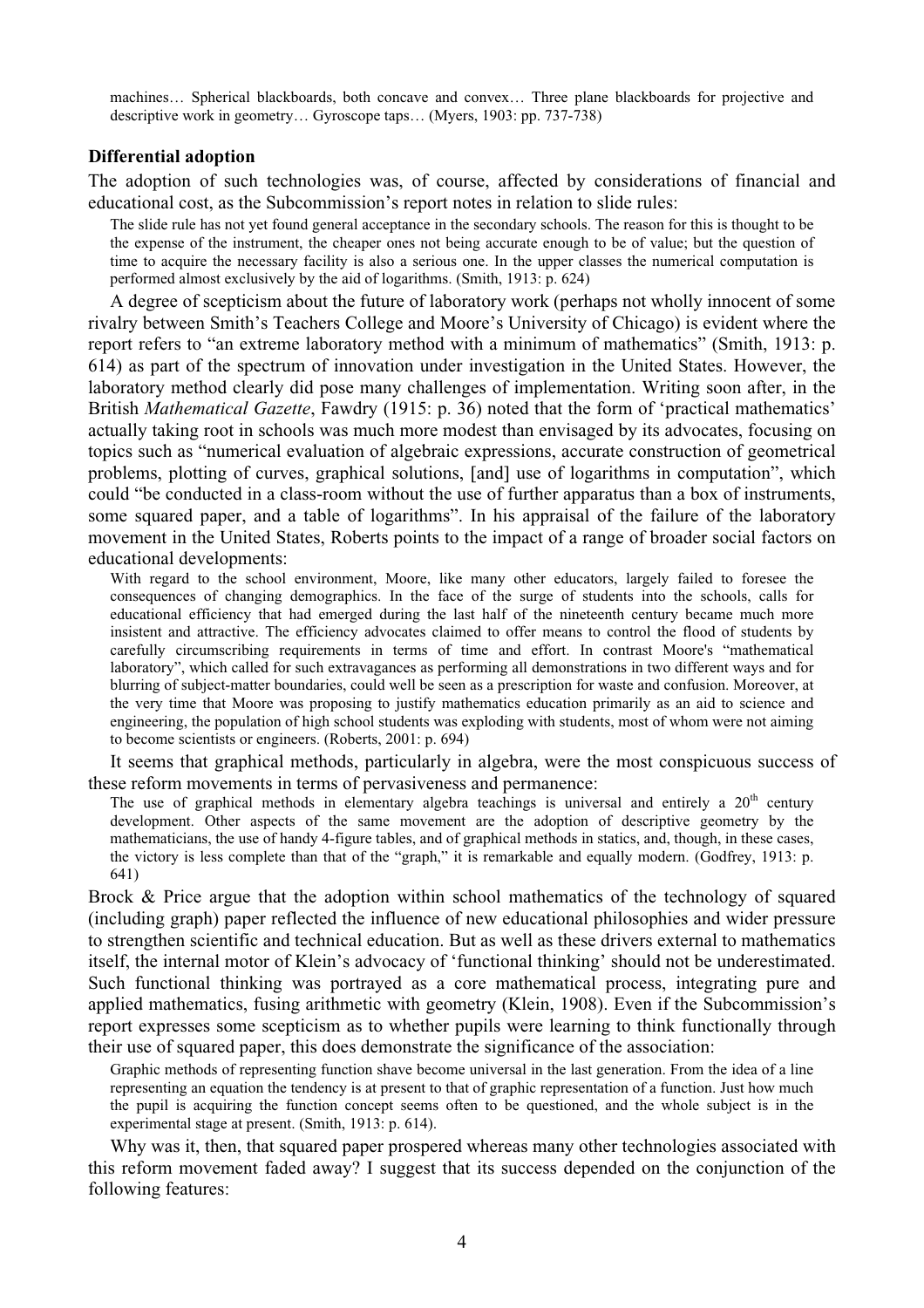- ! Disciplinary congruence with an influential contemporary trend in mathematics.
- ! External currency in wider mathematical practice within and beyond school.
- ! Adoptive ease of incorporation in classroom practice and curricular activity.
- ! Pedagogical benefits across a range of topics considerably outweighing concerns.

### **Continuing preoccupation**

The parallels of this historical episode to today's situation are intriguing. The role of new technologies in mathematics education remains distinctive in having been the focus of two ICMI Studies within the last 25 years. Much of the educational advocacy of new technologies continues to be associated with reforming aspirations to engage students in more authentic mathematical activity and enquiry, involving greater emphasis on intuition and experiment. Consequently, we live at a time when there is an ever richer diversity of materials and tools available for use in the mathematics classroom. However, the main issue for curriculum developer and classroom teacher alike remains one of developing coherent use of a relatively small selection of them to form an effective resource system. This depends, in turn, on the more fundamental issue of coordinating working environment, resource system, activity format and curriculum script to underpin classroom practice which is viable within the time economy (Ruthven, forthcoming).

What will our successors discern as the eventual influence of computer-based technologies on mathematics education in the early twenty-first century? The evidence gathered in 2003 by the most recent TIMSS study (Mullis et al., 2004) provides a simple indicator of the degree to which use of such technologies has become a regular part of mainstream practice in today's schools – operationalised as use by a class in about half of the lessons or more. Focusing on the 24 educational systems for which information is available at both Grade 4 and Grade 8 levels provides a good basis for comparison between primary and secondary levels of schooling, as well as between calculator and computer technologies (Ruthven, 2007). Across these educational systems, regular calculator use is extremely rare at primary level – reported in only 8% of classes in the system at the upper quartile of the distribution– and more variable at secondary level – reported in 12% of classes in the system at the lower quartile against 67% of classes in the system at the upper quartile. Regular computer use in lessons is rare at both levels, reported in 7% of classes in the system at the upper quartile of the primary distribution, and in only 3% of classes in the system at the upper quartile of the secondary distribution. An important contributory factor is that computers may simply not be available. Yet, focusing on those systems where half or more of classes were reported as having access to computers for lessons, the incidence of regular use is still low: in the systems at the upper quartile of the distributions, only 10% at primary level and 4% at secondary.

Such evidence suggests that computer-based technologies in contemporary mathematics education are, in the large, following the more general educational trend towards limited uptake and influence of new information and communication technologies over the last century. Reviewing the educational reception of wave upon wave of such technologies, Cuban (1986, 2001) suggests that a recurrent pattern of response can be found; a cycle in which initial exhilaration, then scientific credibility, give way to practical disappointment, and consequent recrimination. He reports that while new technologies have broadened teachers' instructional repertoires to a degree, they remain relatively marginal to classroom practice, and are rarely used for more than a fraction of the school week. For scholars of school reform, this reception of new technologies forms part of a much wider pattern of largely unsuccessful attempts to change the structures of curriculum, pedagogy and assessment at the heart of schooling.

In the historical precedent on which this paper has focused, squared paper emerged as one conspicuous success, bucking this generally disappointing trend. Likewise, in our era, the TIMSS findings identify the use of calculators as a relative success in terms of uptake, though a more qualified one – prevalent only at secondary level, and only in some educational systems. In terms of the factors suggested as contributing to the success of squared paper, the situation of calculators is correspondingly less clear-cut. While, with the development of computational technologies,